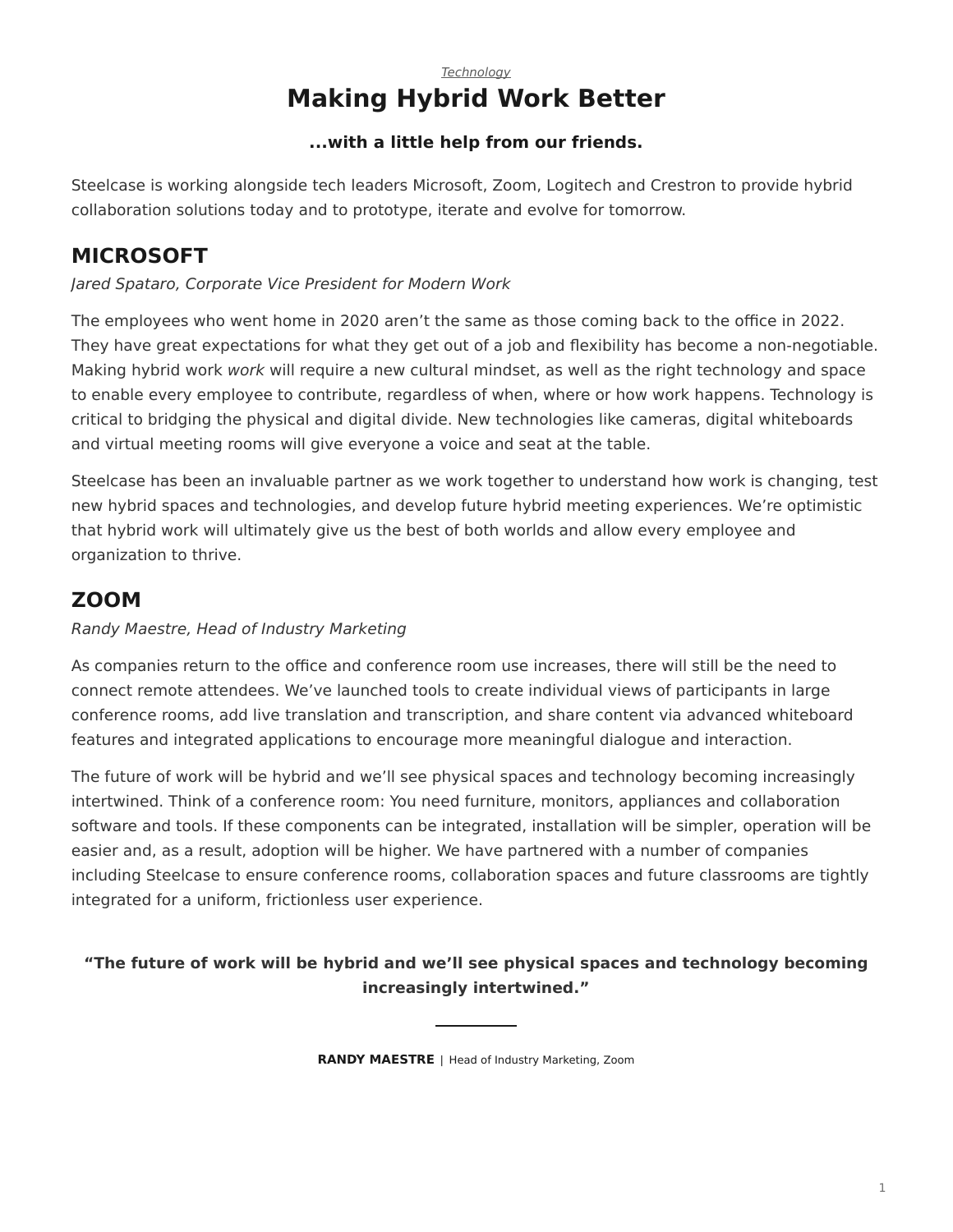# **LOGITECH**

#### *Sudeep Trivedi, Head of Alliances and Go-To-Market*

In the new hybrid world, the need to collaborate from anywhere is business-critical, not just nice-tohave. We've made big strides toward improving how people connect like using AI to provide a zoomed-in speaker view while simultaneously presenting a full-room view, creating an all-in-one docking station with a single connection for cords and cables and offering professional grade audio with beam-forming technologies that eliminate distracting noises. And our cloud-based software makes it easier to manage devices from anywhere to reduce friction for large-scale hybrid work implementations.

We are working with Steelcase to ensure every meeting space offers an optimal user experience for camera field of view, viewing angles, lighting, audio reverberation and performance, whiteboard capture and content sharing. We help reduce the complexity of integrating technology into the space and create more choice and flexibility in accommodating ever-changing needs.

## **CRESTRON**

*Bob Bavolacco, Director of Technology Partner Programs*

With hybrid work, space planners will need to collaborate with IT and facilities teams very early in the design process. To help, we've developed a strategic partnership with Steelcase to ensure planners are aware of technology requirements early in their decision-making. Together, Crestron and Steelcase can help our customers create hybrid individual focus areas, huddle rooms and conference rooms to accommodate all types of hybrid work.

For 50 years, Crestron has been a global leader in workplace technology including secure and optimized A/V transmission, room reservation and digital signage, wireless presentation and conferencing, automation to turn a room on or off, automatically start meetings, as well as optimize lighting and environmental conditions. Integration and choice are key in the hybrid workplace which is one reason we offer dedicated Microsoft Teams and Zoom solutions, as well as support personal devices.

Explore new hybrid collaboration research and see what we learned from putting hybrid collaboration prototype spaces to the test.

**[+About Steelcase](https://www.steelcase.com/discover/steelcase/our-company/)**

**[+Customer Care](#page-0-0)**